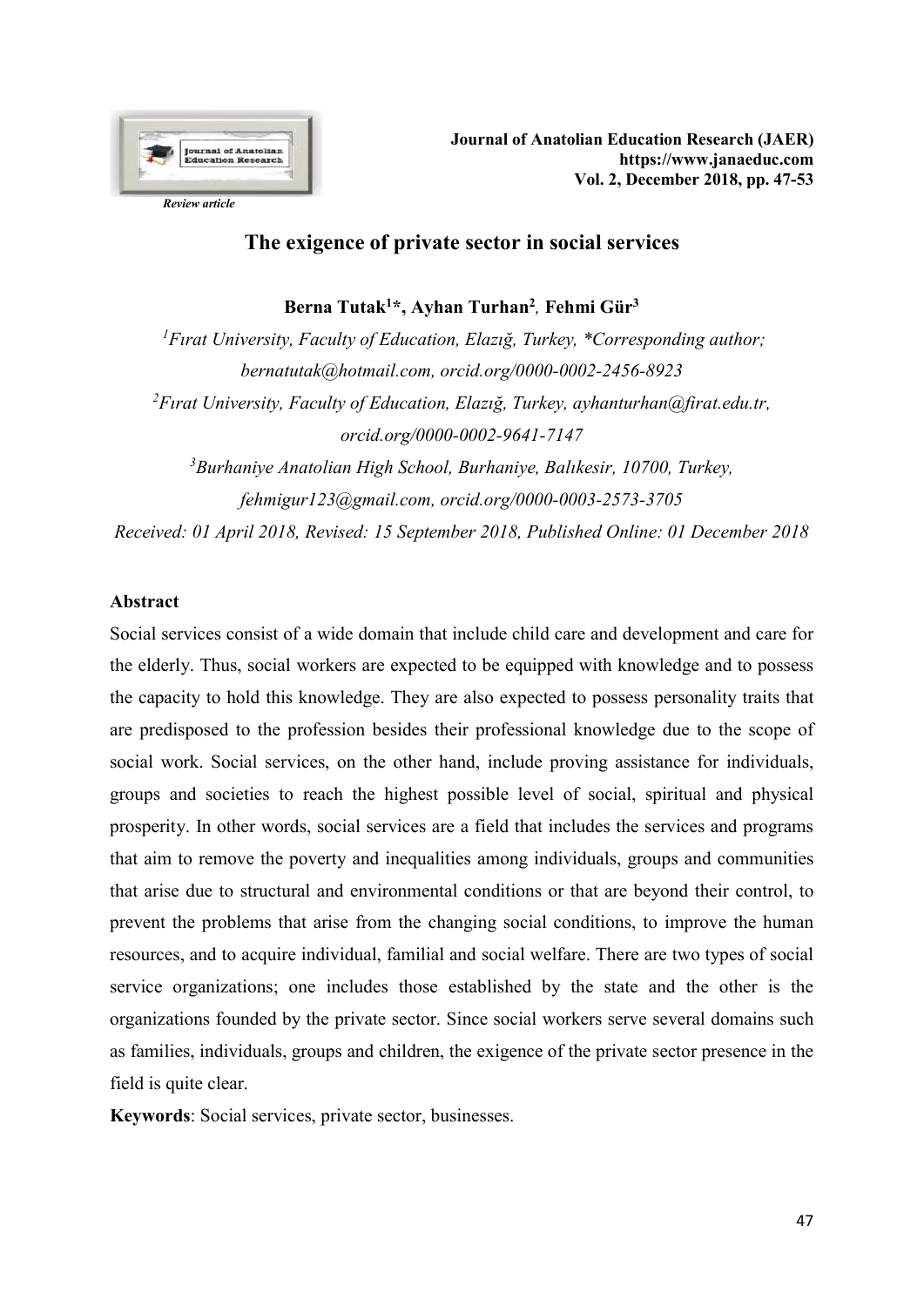### 1. Introduction

The world develops quite rapidly and changes in a multidimensional manner. There are divergent interpretations proposed via different perspectives on the direction and nature of this change. However, there is a consensus on the continuity and the increasing rate of the change. Lifelong education is an educational approach that increasingly becomes significant in addressing the new learning needs that emerged in human life due to this rapid changes (Bağcı, 2010). Naturally, social services, a field of activity centered on individuals and society, is affected by this change.

Social services are the full range of activities undertaken by social workers and other professionals to help improve the health and well-being of individuals, prevent their dependency on other individuals and improve their self-sufficiency and successfully fulfill the social functions of individuals, families, groups and communities in strengthening the family ties (Berkün, 2010). Social services aim the development of the full potential of every individual, enrichment of the individual's life and prevention of dysfunctions. Social work is focused on problem solving as a profession. Social workers strive to liberate socially disadvantaged individuals and groups, defenseless and oppressed individuals from social inequalities.

Social services consist of a wide domain that include child care and development and care for the elderly. Thus, social workers are expected to be equipped with knowledge and to possess the capacity to hold this knowledge. They are also expected to possess personality traits that are predisposed to the profession besides their professional knowledge due to the scope of social work. Therefore, those wishing to pursue a career in social services need to make decisions by analyzing and evaluating the content, multi-faceted structure and publicoriented structure, individual traits and environmental conditions of the field without ignoring the position and effects of the career on human life. Furthermore, social workers, who focus on problem solving with the intention of serving the society, should be informed about the profession, and aware of the vocational difficulties as well as its positive aspects such as the internal satisfaction (Özdemir and Aras, 2015).

Social services, on the other hand, include proving assistance for individuals, groups and societies to reach the highest possible level of social, spiritual and physical prosperity. In other words, social services are a field that includes the services and programs that aim to remove the poverty and inequalities among individuals, groups and communities that arise due to structural and environmental conditions or that are beyond their control, to prevent the problems that arise from the changing social conditions, to improve the human resources, and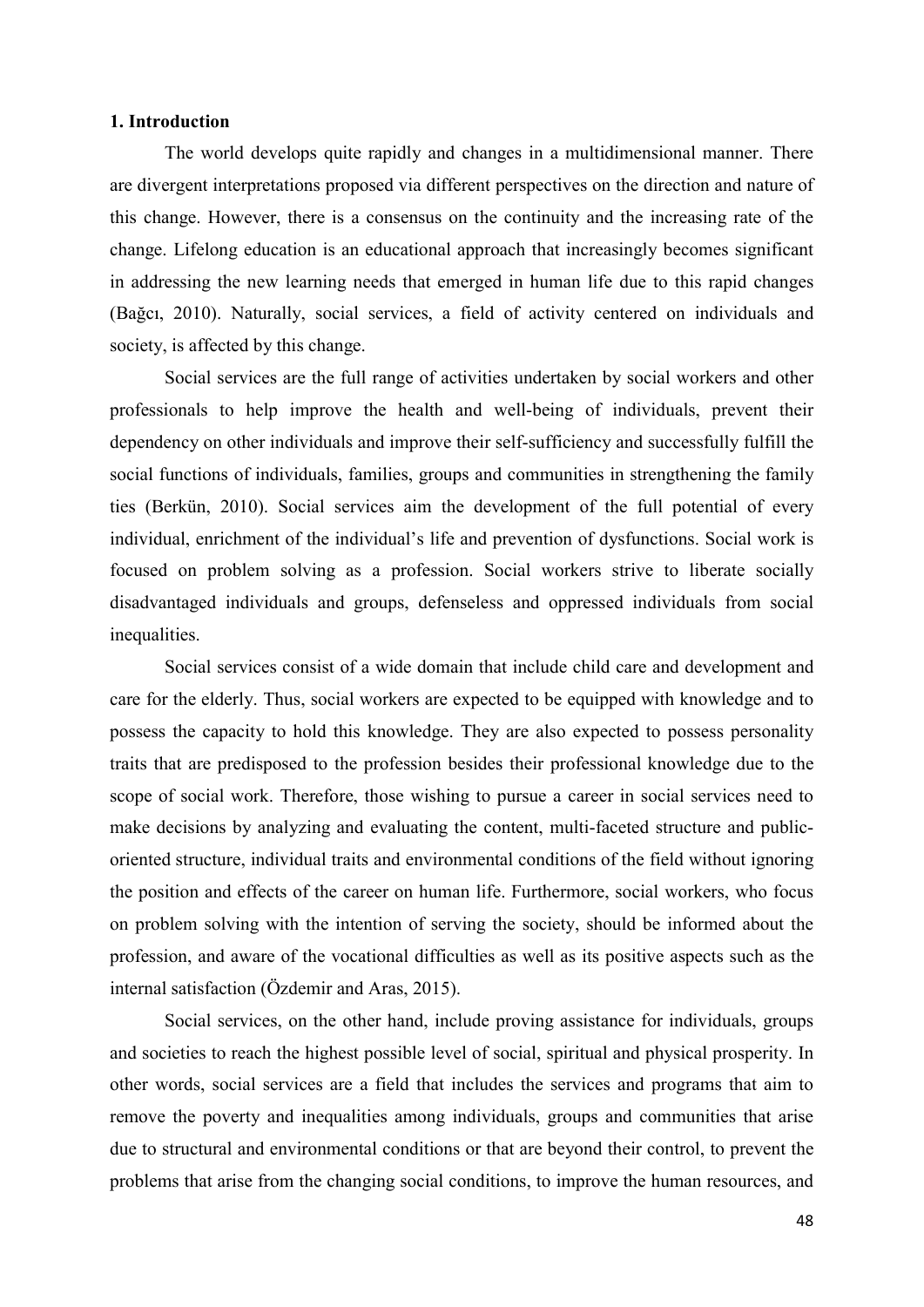to acquire individual, familial and social welfare. In this definition, the context of social services is broadened to include social security (Dilik, 1980). Social service businesses are organizations that are responsible for fulfilling social requirements and established with the aim of resolving social problems with welfare policies. There are two types of social service organizations; one includes those established by the state and the other is the organizations founded by independent individuals or groups. However, it is obvious that the common objectives of these organizations include providing benefits for the society and the differences only exist in their managements styles the roles of the managers. Independent social services enterprises have a more volatile structure when compared to others. Furthermore, they are affected by environmental competition, may experience disagreements about the expectations of the stakeholders, and various problems with the state and the individuals who benefit from their services and suppliers. Public social service enterprises are generally enterprises that are organized with a centralized and bureaucratic structure, with little opportunity for independent work, more influenced by the government's budgetary and social policies, difficult to adapt to changes, and often run by appointed staff rather than workers and managers who are field experts (Mano-Negrin, 2003).

With the establishment of the General Directorate of Social Services within the Ministry of Health and Social Assistance (MHSA) in 1963, the first step towards the institutionalization of the concept of social services was taken in Turkey. Subsequently, in 1983, Social Services and Child Protection Agency was established by Law No. 2828. The institution was initially attached to MHSA, then it was attached to the Prime Ministry, then to the Ministry of Labor and Social Security and then to the Prime Ministry again. Today, social services are conducted by the Ministry of Family and Social Policies (Göksal and Pala, 2015).

Social services education in Turkey started with the Social Services Academy established in 1961 under the "United Nations Technical Assistance Program" and with the enactment of the Law No. 7355 (Cilga, 2001).

Social services education was provided only at Hacettepe University in Turkey until the establishment of Social Services Department at Başkent University, Faculty of Health Sciences in 2002-2003. After 2002, several Social Services departments were established in newly founded colleges (Bağcı, 2015).

Ministry of Family and Social Policies provides social services in boarding institutions via child protection institutions for children who are in need of protection and are under protection. Main boarding social services institutions for children that serve the abovementioned purpose are kindergartens, orphanages, love homes, children's homes,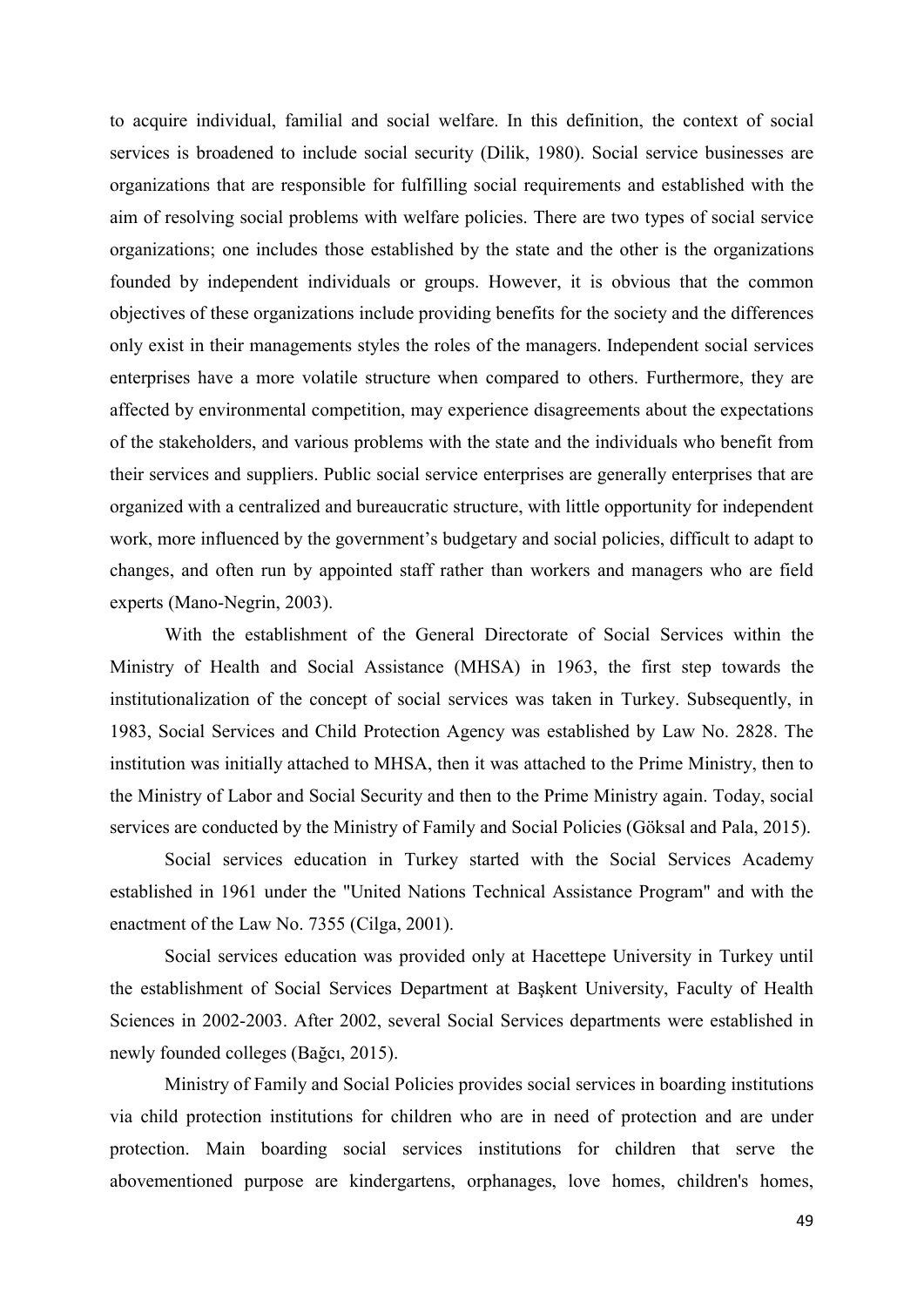protection, care and rehabilitation centers, and care and social rehabilitation centers (Bargal and Schmid, 2012).

Furthermore, it was requested to pay necessary attention to the completion of the work and procedures related to the enrollment of children in the preschool, primary, junior high and high school education, leaving no unenrolled children, enrollment of 60-66 months old children with adequate age and developmental characteristics for primary school in primary schools, continuation of the children who are 60-66 months old or older and certified as not suitable physically and mentally for the primary school by health institutions in preschool education (Bargal, Schmid, 2012). Social services businesses provide a variety of psychological, social and economic assistance to individuals in need, while working hard to meet the needs of individuals, families, groups and societies and to maximize social welfare (Gray and Webb, 2013).

The concept of social services can be considered as the whole structure that should be established to achieve the highest possible levels of social, psychological and physical welfare for individuals, groups and communities. In other words, social services are a field that includes the services and programs that aim to remove the poverty and inequalities among individuals, groups and communities that arise due to structural and environmental conditions or that are beyond their control, to prevent the problems that arise from the changing social conditions, to improve the human resources, and to acquire individual, familial and social welfare (Dilik, 1980). Therefore, reinterpretation of the conceptual and practical framework of social services is necessary to follow the social change and transformation.

 It is evident that it is not possible to maintain all activities in a constantly changing environment, considering that the general objective of social services is to sustain the existence of the individual in the society and to develop an environment where the individual could perform her or his duties for the society (ÇHGM, 2014). Thus, it is clear that individuals and organizations that conduct social services have certain responsibilities. Therefore, it is inevitable to carry out these responsibilities, which include a broad domain related to following and creating innovations, with utmost care for certain personal and environmental elements (Bayraktaroğlu and Adıgüzel, 2015).

Similar to all other sectors, innovation is important in social services (Djellal and Gallouj, 2012). Social services organizations working with innovative techniques and methods would result in an effective and quality product that would lead to customer satisfaction. Thus, thanks to long-term planning and integration of innovations, organizations in the sector would assume corporate identities (Türkdoğan et al., 2010). It became inevitable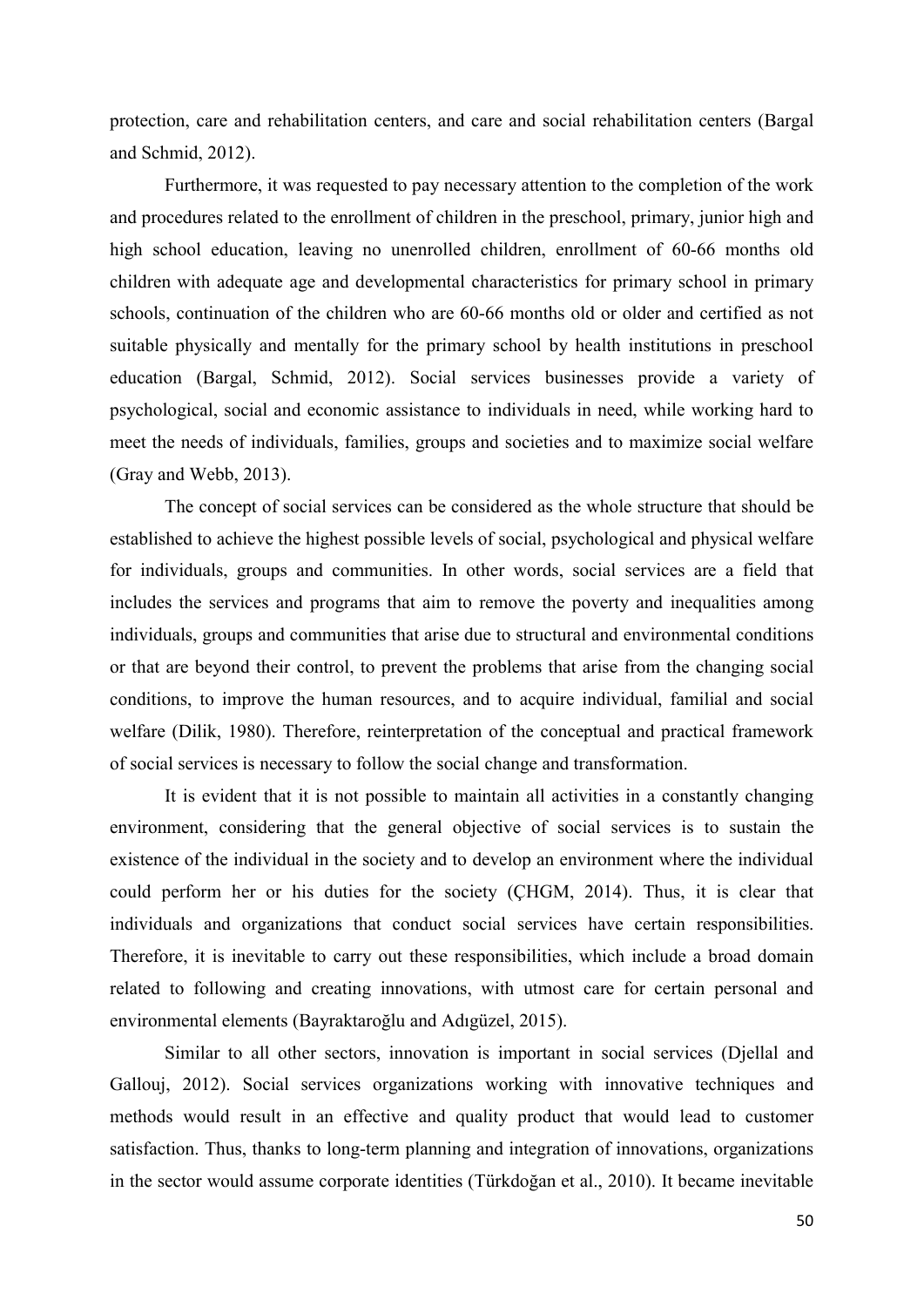to approach the subject within this context and focus on innovative policies. On the other hand, ignorance of new developments by the organizations would reduce their life span, increasing the benefit costs of social services. Social service organizations with the mission of reaching out to those who are in need conduct activities that aim to support both financial and non-financial requirements. All social service activities are non-profit work and financed by either the state or sponsors and volunteers. Furthermore, social service providers should adapt their business practices, services they provide or products they produce based on changing conditions (Tutak et al., 2010). In addition, every employee and especially the administrators in the sector have serious duties to create the processes that would meet and sustain the changing requirements of the groups they serve. They should have the ability to overcome the obstacles they would face while conducting their duties and be risk takers. Innovations and change usher resistance. Faced with these resistance, social service organizations with a team spirit and innovative organizational culture have significant tasks to accomplish.

Organizations with responsibilities to fulfill social needs and established with the aim of resolving the social, cultural and cultural problems of the society are called social services enterprises (Bargal and Schmid, 2012). The staff of these enterprises should be specialized and with impeccable education. The education can be provided by in-service training as well. The said in-service training should be well-designed. Various instructional methods and techniques such as visualization, concretization and modeling can be used (Tutak and Güler, 2012; Tutak and Güder, 2014). There are two different types of social service organizations; publicly funded social service enterprises and social service enterprises that were established and managed by independent individuals or groups. These different structures share the task of providing public benefits. However, there are differences in administrative methods and the roles managers play between these two types of organizations (İç and Tutak, 2018). State social service enterprises are generally organized with a centralized and bureaucratic structure, with little opportunities to conduct independent work and more influenced by the government's budgetary and social policies, experiencing difficulties in adapting to changes, often run by appointed staff rather than expert staff and administrator (Mano-Negrin, 2003; Aydoğdu ve Tutak, 2017). On the other hand, private sector-funded social service enterprises are affected by the competition in the environment due to their volatile structure. Furthermore, the expectations of the stakeholders vary and from time to time these organizations might experience various problems with the state, individuals that they serve and their suppliers.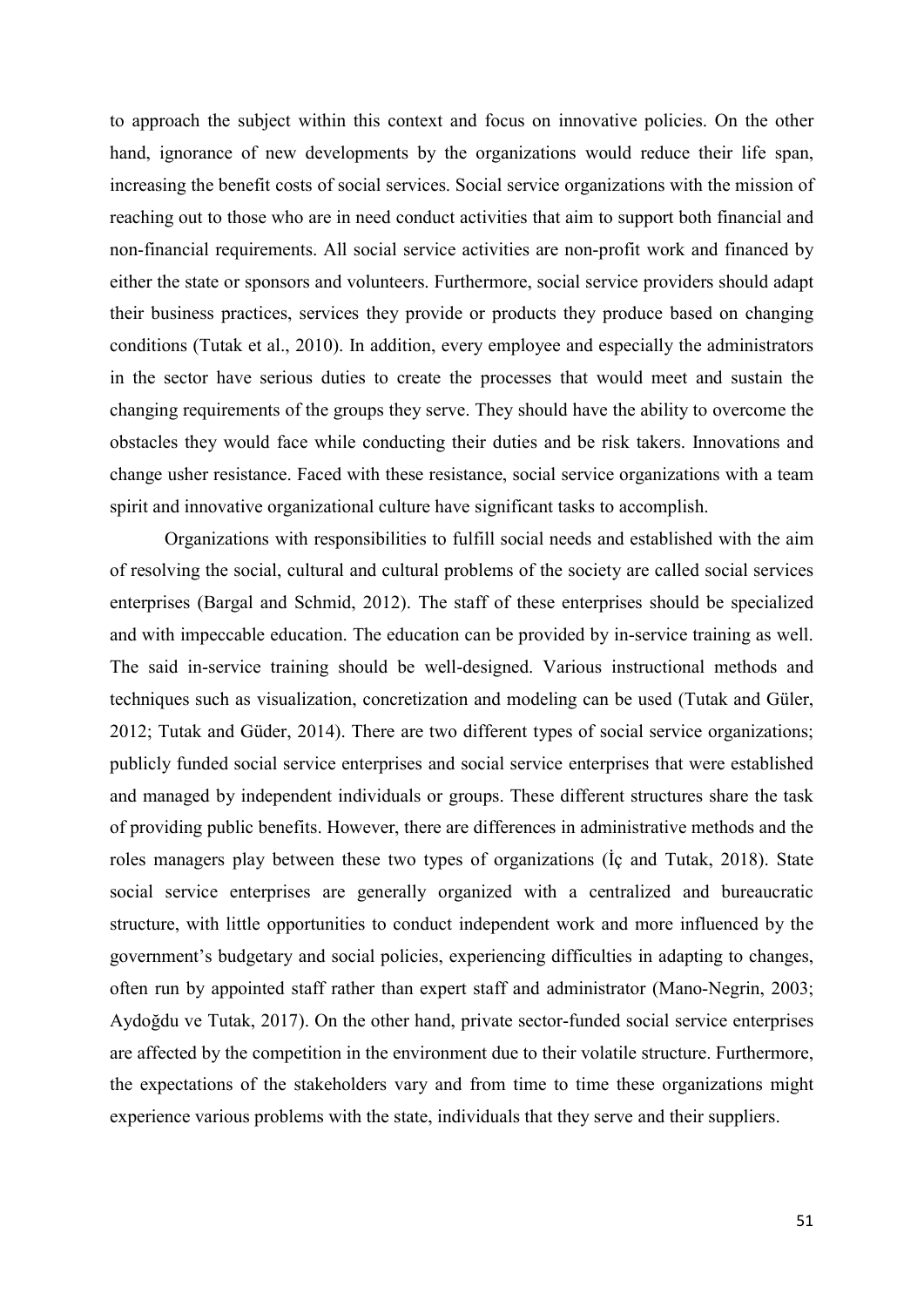### 2. Conclusion

In conclusion, the Ministry of Family and Social Policies provide services for a wide range of groups such as children, individuals with disabilities, women and the elderly, and the ministry is also expected to develop policies related to services for these groups. Thus, it is necessary for the Ministry to coordinate national policies and strategies, to conduct social services and assistance activities for the disadvantaged groups, and to provide cooperation and coordination among related public institutions and voluntary organizations (Elmacı, 2017). The facts mentioned above demonstrates the exigence of the private sector for social services.

#### **References**

- Aydoğdu, M., Tutak, T. (2017). Ortaokul 8. Sınıflara Yönelik Matematiksel Modelleme Etkinlikleri Geliştirme. The Journal of Academic Social Science, 54, 155-166.
- Bağcı, Ş. E. (2015). Sosyal Hizmet Uzmanlarının İş Yerindeki İnformal Öğrenmelere İlişkin Görüşleri. Toplum ve Sosyal Hizmet, 26 (1), 89-110.
- Bargal, D. & Schmid, H. (2012). Organizational Change and Development in Human Service Organizations. Routledge.
- Bayraktaroğlu, S., Adıgüzel, O. (2015). Sosyal Hizmetlerde Yönetim ve Organizasyonun Önemi Üzerine. Suleyman Demirel University The Journal of Visionary, Special Vol., 1-8.
- Berkün, S. (2010). Sosyal Hizmet Uzmanlarının Mesleki Hayatında Karşılaştıkları Sorunlar: Bursa Örneği. Toplum ve Sosyal Hizmet, 21 (1), 99-109.
- Cılga, İ. (2001). Türkiye'de Sosyal Hizmetler Eğitiminin Başlangıcı. Karataş, K. (Ed.), Sosyal Hizmet Sempozyumu'96: Toplumsal Gelişme ve Değişme Sürecinde Sosyal Hizmet. Ankara: T.C. Başbakanlık Sosyal Hizmetler Esirgeme Kurumu ve Hacettepe Üniversitesi Sosyal Hizmetler Yüksek Okulu Ortak Yayını, pp. 74-84.
- ÇHGM (Çocuk Hizmetleri Genel Müdürlüğü). (2014). Mayıs 2014 İstatistikleri. (Erişim tarihi: 14.09.2014) http://www.cocukhizmetleri.gov.tr/upload/Node/10542/files/Mayis.pdf
- Dilik, S. (1980). Sosyal güvenlik ve sosyal hizmetler arasındaki ilişkiler. Ankara Üniversitesi Siyasal Bilgiler Fakültesi Dergisi, 35 (1-4), 73-84.
- Djellal, F. & Gallouj, F. (2012). Social Innovation and Service Innovation. In Challenge Social Innovation. Berlin Heidelberg: Springer, pp. 119-137.
- Elmacı, D. (2017). 4+4+4 Eğitim Sisteminin Aile ve Sosyal Politikalar Bakanlığına Yansımaları. Hitit Üniversitesi Sosyal Bilimler Enstitüsü Dergisi, 10 (1), 279-292.
- Göksal, E., Pala, K. (2015). Yaşlılarda Sağlık Hizmetlerine ve Sosyal Hizmetlere Erişim Sorunları. Turkish Journal of Public Health, 13 (1), 83-86.